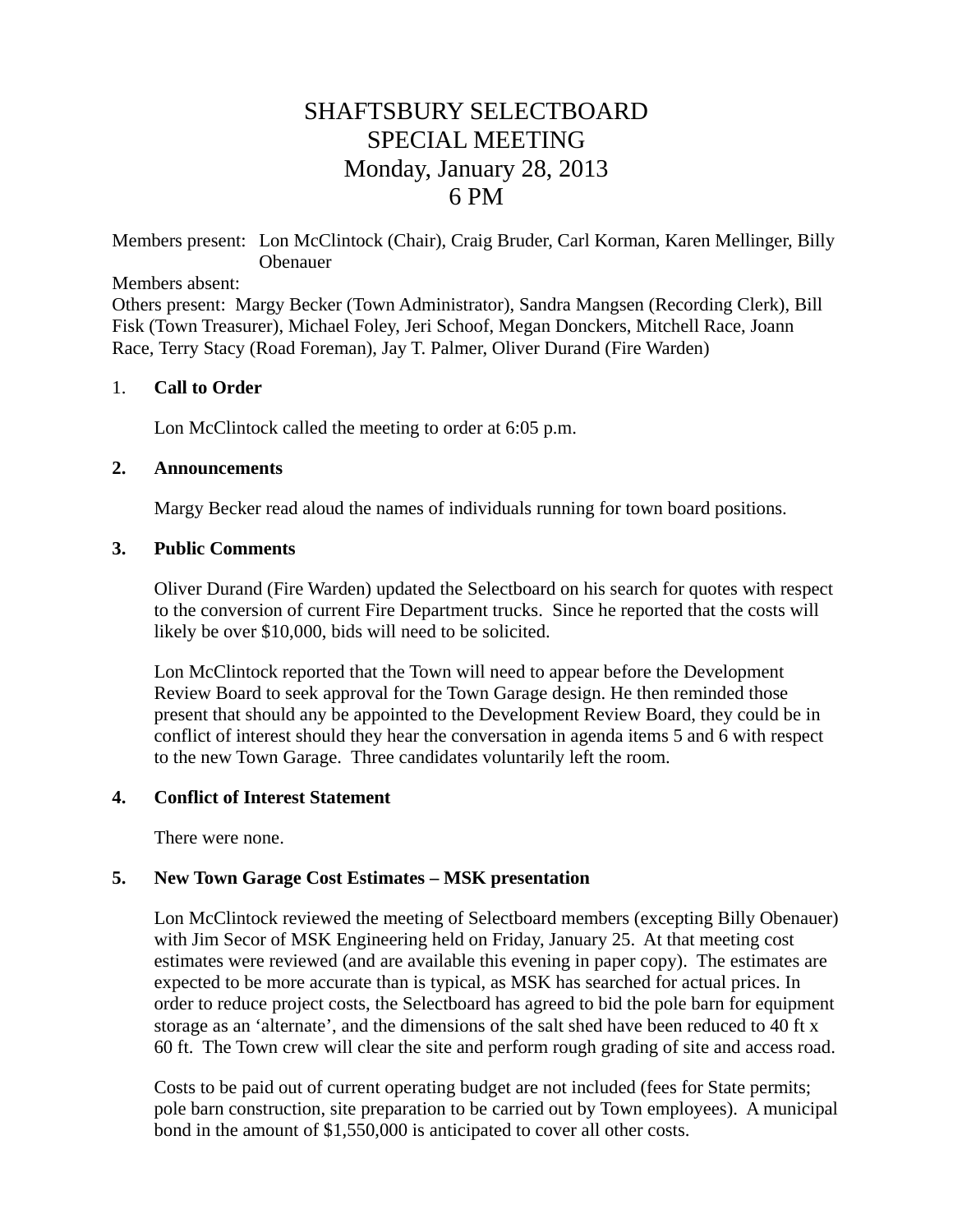# **6. Adoption of Resolution that Town is in Need of a New Town Garage, Sand/Salt Shed & Equipment Barn**

Lon McClintock read his draft of an information sheet re the town's need for a new garage, sand/salt shed and equipment barn, which summarizes the various deficiencies in the current structure.

As the sheet mentioned demolition of the current garage, Billy Obenauer asked if that has been included in the budget. The chairman responded that demolition costs would be addressed separately, noting that demolition will only take place after the new structure has been built.

- **Motion. To adopt the Resolution and Order that the Town is in Need of a New Town Garage, Sand/Salt Shed, Equipment Barn, as amended at the meeting. Carl Korman; seconded by Craig. Carried, 5-0-0.**
- **Motion. To recommend that the voters approve a municipal bond in the amount of \$1,550,000. Moved by Craig Bruder ; seconded by Karen Mellinger. Carried, 5-0-0.**

Michael Foley, Mitch Race and Jay Palmer returned to the room after these motions had been passed.

### **7. Prepare Amendment to the Fund Balance Reserve Fund Policy (Town Meeting 2013)**

Town Treasurer, Bill Fisk, explained the recommendation of the VT League of Cities and Towns (VLCT) with respect to the amount of Fund Balance to be maintained to meet unanticipated expenses and reduce borrowing in anticipation of taxes to finance operations. VLCT recommends that a town maintain between five and fifteen percent of budgeted town expense in its fund balance. The Treasurer anticipates that the current fund balance will be approximately 11% of budgeted expenses at the end of the current fiscal year on June 30, 2013.

The Selectboard intends to ask voters to approve a change in the cap for the Fund Balance from the current five percent to fifteen percent, so that unanticipated expenses can be met without seeking further voter approval.

# **Motion To approve the proposed Ballot article for the Fund Balance Amendment. Moved by Karen Mellinger; seconded by Carl Korman. Carried 5-0-0.**

Lon McClintock explained that the amendment will raise the amount that can be reserved from five to fifteen percent of the Town Budget, and will allow the Selectboard to use the reserve to pay expenses in advance of receipt of taxes.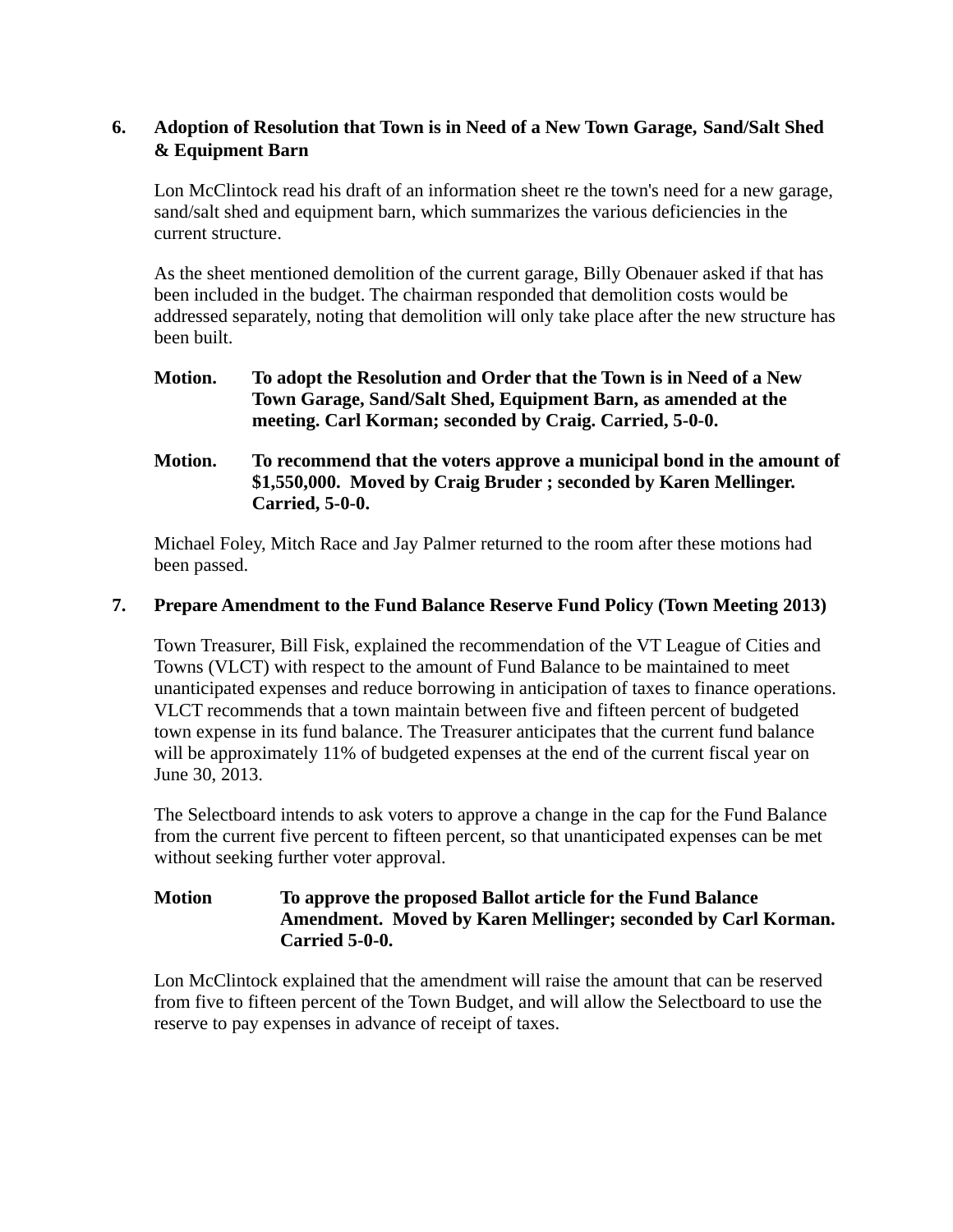# **8. Review & Approve 2013 Town Meeting Warning**

The residents will be asked to appropriate the sum of \$1,854,628 for town expenses; the amount to be raised by property taxes is to be reduced by \$120,000 allocated from the existing Reserve Fund Balance.

**Motion. To approve the warning for 2013 Town Meeting. Moved by Carl Korman; seconded by Karen Mellinger. Carried, 5-0-0.**

**9. Review & Approve Warning for Bond Vote – March 2013**

# **MOTION. To approve the warning for the bond vote. Moved by Craig Bruder; seconded by Carl Korman. Carried, 5-0-0.**

**10. Review & Approve Notice for Bond Informational Meeting (Scheduled for February 25, 2013)**

## **MOTION. To authorize the Town Administrator to issue a notice as recommended by Bond Counsel for the Bond Informational Meeting scheduled for Feb 25, 2013. Moved by Billy Obenauer; seconded by Karen Mellinger. Carried, 5-0-0.**

# **11. Interview Candidates for Appointment to Development Review Board**

Michael Foley was interviewed. He was asked what he could bring to the Board and how members of the Board might behave differently than members of the public attending a meeting, and about his familiarity with the zoning bylaws.

Michael Biddy did not appear for his interview.

# **12. Review Proposed Board Stipend Policy**

Billy Obenauer suggested that stipends be given only if an individual's term is completed; however, Lon McClintock suggested that such a policy was too harsh and failed to take account of individual's reasons for resigning from a position. Performance standards, such as regular attendance at meetings were considered. It was noted that the stipend is hardly substantial, and that no stipends are offered to alternates.

# **MOTION. That the Board authorize the town administrator to create the warrants to pay stipends to all Development Review Board members who have served during this fiscal year. Moved by Karen Mellinger; seconded by Lon McClintock. Carried 4-1-0 (with Obenauer opposed).**

# **13. Review Conflict of Interest Policy**

The Chairman had sent out revised draft of the policy, consideration of which was deferred so as to allow time for Board members to study it.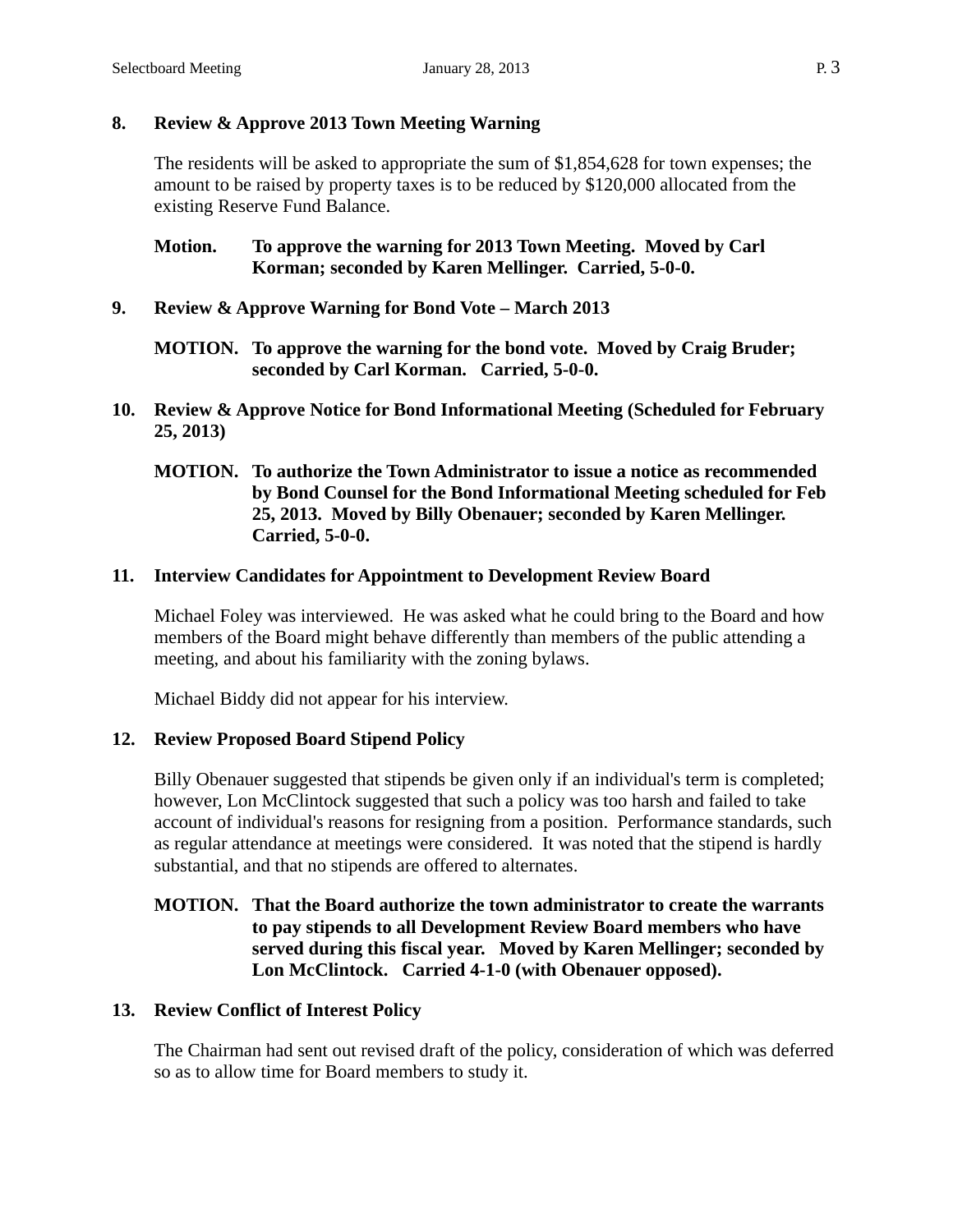Carl Korman initiated a discussion of actual conflict of interest vs. the appearance of conflict; it was agreed that the appearance of a conflict of interest is difficult to define precisely enough to include it in a policy. Lon McClintock suggested distinguishing instead direct and indirect conflicts of interest.

### **14. Minutes - deferred**

Approval of minutes was deferred.

### **15. Warrants**

**Motion. To approve Check Warrant # 21 in the amount of \$25,306. Moved by Craig Bruder; seconded by Billy Obenauer. Carried, 5-0-0.**

## **Motion. To approve Payroll Warrant # 29 in the amount of \$7,863.34. Moved by Karen Mellinger; seconded by Carl Korman. Carried, 5-0-0.**

### **16. Other business**

Karen Mellinger reported that the Memorandum of Understanding between the school and the town with respect to the costs of maintaining the generator will be forthcoming; Richard Pembroke has submitted a draft for the Selectboard's consideration.

Margy Becker reported that she will be warning a meeting for discussion of alternatives for improvement of safety at the Church Street and Rte 7A intersection.

### **17. Executive session**

| Motion. | To go into executive session at 8:05 p.m. to discuss the Development<br>Review Board appointments. Moved by Carl Korman; seconded by Billy<br>Obenauer. Carried, 5-0-0.                                                                        |
|---------|------------------------------------------------------------------------------------------------------------------------------------------------------------------------------------------------------------------------------------------------|
| Motion. | To exit the executive session at 8:40PM. Moved by Carl Korman<br>seconded by Karen Mellinger. Carried 5-0-0.                                                                                                                                   |
| Motion. | To change the term of the open Development Review Board position to a<br>3-year term expiring 2016, as part of restructuring of the Development<br>Review Board. Moved by Karen Mellinger; seconded by Craig Bruder.<br><b>Carried, 5-0-0.</b> |
| Motion. | To appoint Megan Donckers to fill the vacant 3-year position, term<br>expiring 2016. Moved by Carl Korman; seconded by Craig Bruder.<br><b>Carried, 5-0-0.</b>                                                                                 |
| Motion. | To change the term of the vacant position (formerly Megan Donckers'<br>seat) to a 3-year term expiring 2014. Moved by Billy Obenauer; seconded<br>by Craig Bruder. Carried, 5-0-0.                                                             |